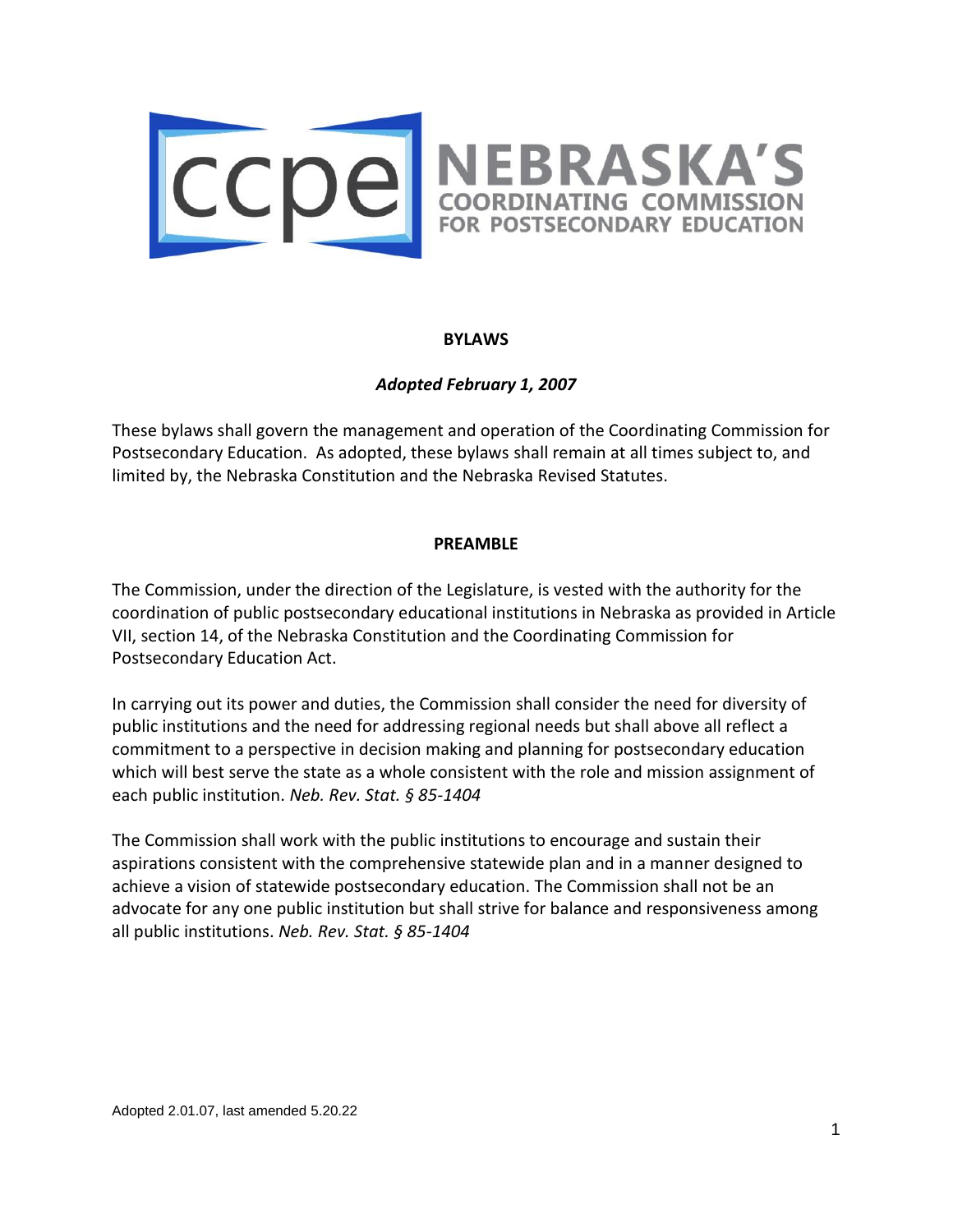# **ARTICLE I COMMISSION MEMBERS**

### **Section 1. Membership**

The Commission shall consist of eleven members who shall be appointed by the Governor with the approval of a majority of the Legislature. One member shall be chosen from each of the six Supreme Court judicial districts. Five members shall be chosen on a statewide basis. *Neb. Rev. Stat. § 85-1405*

The term of each member shall be six years or until a successor is qualified and takes office. Members shall be residents of the state or district from which appointed. *Neb. Rev. Stat. § 85- 1405*

## **Section 2. Vacancies and Resignations**

When a vacancy occurs, the Governor shall appoint a new member to fill the vacancy for the remainder of the term. *Neb. Rev. Stat. § 85-1406*

When a member wishes to resign, a letter of resignation shall be submitted to the chairperson, who shall enter the letter into the record at the next meeting of the Commission, and the resignation shall be effective at that time or as stated in the letter. The chairperson shall notify the Governor of the resignation.

# **Section 3. Conflicts of Interest**

### **A. Employment Conflict of Interest**

No member of the Commission and no member of his or her immediate family shall be employed by or be a member of a governing board of a public institution or a governing body of an independent college or university or a private postsecondary career school in the State of Nebraska. *Neb. Rev. Stat. § 85-1405*. Provided, a member of the Commission is not prohibited from providing occasional services as an independent contractor for any postsecondary educational institution in Nebraska if the member first discloses such services to the Commission.

A member shall not abuse his or her official position. Abuse of position includes, but is not limited to, employing an immediate family member (a) who is not qualified for and able to perform the duties of the position, (b) for any unreasonably high salary, or (c) who is not required to perform the duties of the position. *Neb. Rev. Stat. § 49-1499.05*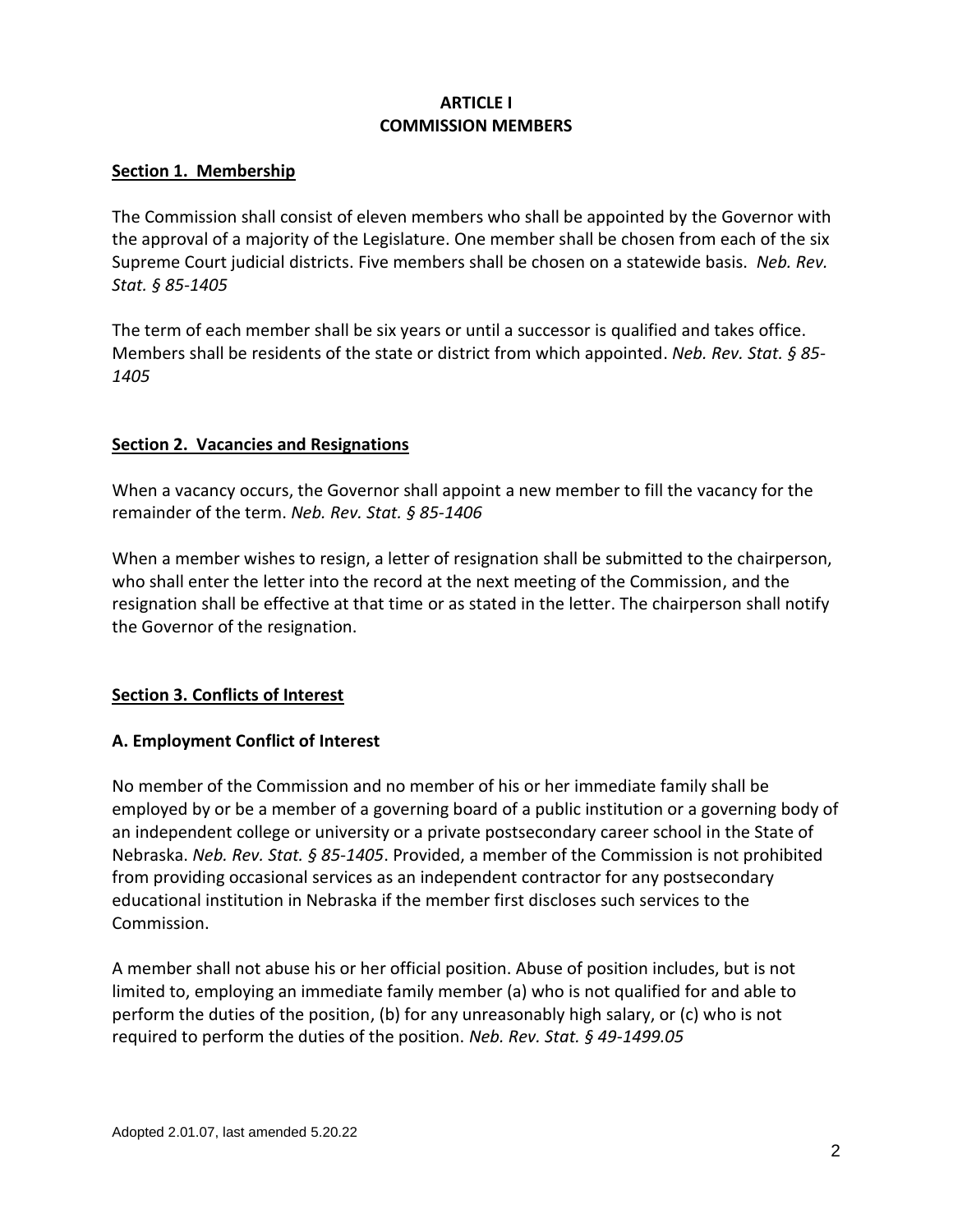## **B. Financial Conflict of Interest**

A member has a potential financial conflict of interest if he or she would be required to take any action or make any decision in the discharge of his or her official duties that may cause financial benefit or detriment to him or her, a member of his or her immediate family, or a business with which he or she is associated, which is distinguishable from the effects of such action on the public generally or a broad segment of the public. *See Neb. Rev. Stat. § 49- 1499.02.*

The majority of the members shall not have a financial interest, either personally or through a member of their immediate family or a business with which they are associated, other than an interest of a de minimus nature or an interest that is not distinct from that of the general public, in matters subject to the jurisdiction of the Commission. *Neb. Rev. Stat. § 49-1498.* No individual member may hold such a financial interest without disclosing it to the Commission.

### **C. Disclosing Conflicts of Interest**

A member of the Commission who knowingly has a potential conflict of interest listed in Part A or B of this section shall:

- (1) Prepare a written statement describing the potential conflict of interest; and
- (2) Deliver a copy of the statement to the chairperson of the Commission, who shall cause the statement to be filed with the minutes as a matter of public record. The chairperson may request the statement be delivered to the Nebraska Accountability and Disclosure Commission.

*See Neb. Rev. Stat. § 49-1499.02*

### **Section 4. Commissioner Removal**

### **A. Removal for Cause**

Members may be removed by the Governor for cause. *Neb. Rev. Stat. § 85-1407*

#### **B. Recommendation for Removal**

The Commission may, upon a two-thirds majority vote of all of its members, recommend to the Governor the removal of any commissioner for: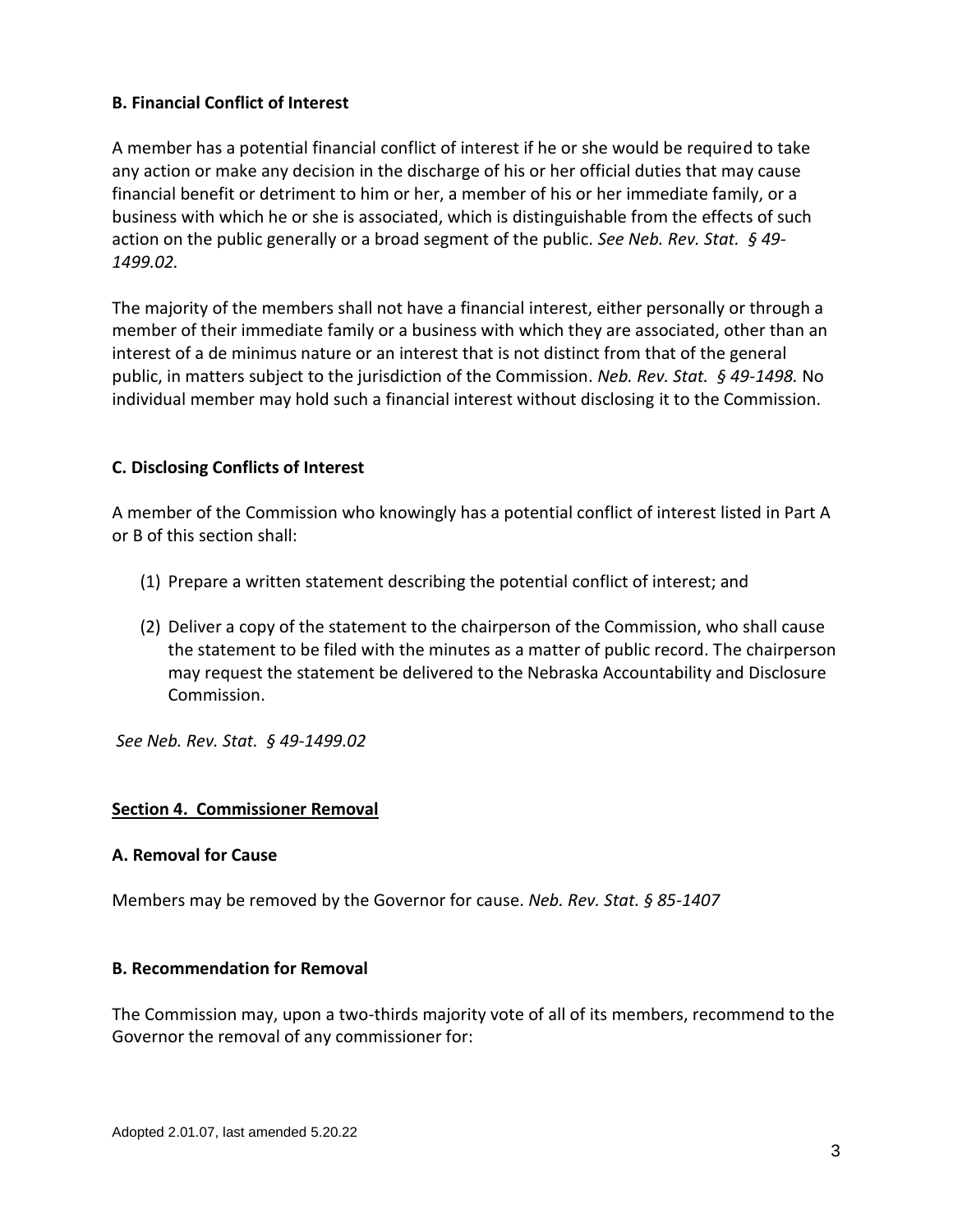- (1) Failure to remove or disclose any conflict of interest listed under Section 3, Part A and B, of these bylaws, or
- (2) Neglect of duties of office, material financial conflict of interest related to duties of office, or egregious or illegal behavior in and related to office.

Failure to attend at least 50 percent of the regularly scheduled meetings in any 12 month period, or failure to attend three consecutive regular meetings may be considered neglect of duty.

In making a recommendation for removal due to absences from commission meetings, the Commission will consider whether absences were excused and whether such absences were due to unavoidable circumstances, such as illnesses, emergencies, or family crises.

# **ARTICLE II COMMISSION OFFICERS**

# **Section 1. Elections**

The members of the Commission shall annually elect a chairperson and vice-chairperson from among its members. *Neb. Rev. Stat. § 85-1409.*

The terms of office shall begin July 1 of each year and end June 30 of the following year.

*Amended March 13, 2014*

# **Section 2. Duties**

The officers shall perform all duties of their respective offices as provided by these bylaws. Such duties shall include, but are not limited to, the following:

# **A. Chairperson**

The chairperson shall call and preside at all meetings of the Commission, shall prepare agendas for such meetings, shall make appointments to all committees of the Commission except the Executive Committee unless a mid-term vacancy on the Executive Committee exists, and shall act on the Commission's behalf during the interim between Commission meetings.

*Amended May 20, 2022*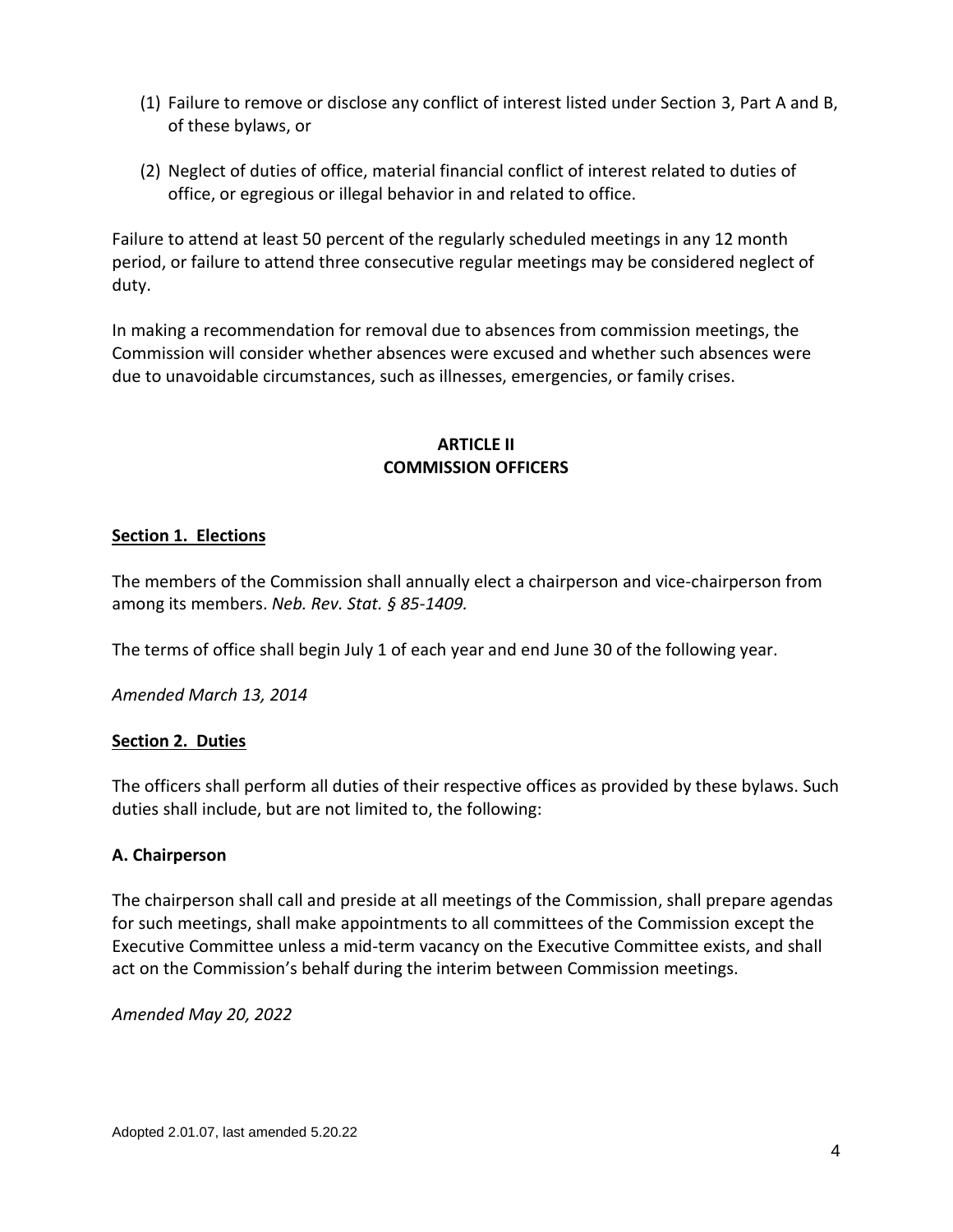### **B. Vice-Chairperson**

The vice-chairperson shall, in the absence or at the direction of the chairperson, perform any or all of the duties of the chairperson. In the event of a vacancy in the office of chairperson, the vice-chairperson shall serve as acting chairperson until a new chairperson is elected by the Commission.

# **ARTICLE III COMMITTEES**

### **Section 1. Executive Committee**

The Commission shall establish an executive committee composed of the Commission chairperson, vice-chairperson, the immediate past chairperson, and one additional commissioner annually elected by the Commission. In the event of a vacancy on the executive committee other than for a Commission officer, the chairperson shall appoint a replacement subject to ratification by the Commission.

The Executive Committee shall have authority to review and recommend to the Commission all actions on operations, budget, and personnel issues.

The committee may also act on behalf of the Commission. Executive Committee actions are subject to authorization or ratification by the full Commission.

*Amended May 20, 2022*

# **Section 2. Other Committees**

### **A. Standing Committees**

The Commission shall have three standing committees: the Academic Programs Committee; the Budget, Construction, and Financial Aid Committee; and the Planning and Consumer Information Committee. The Commission may establish such other standing committees as it deems necessary to carry out its objectives. The procedures and duties of such committees shall be determined by the Commission. Standing committee members shall be chosen annually by the Commission chairperson. Each committee shall elect a chairperson annually.

# **B. Special Committees**

The Commission may establish special committees as necessary. The Commission chairperson shall select the chair and members of any special committee. Provided, neither the current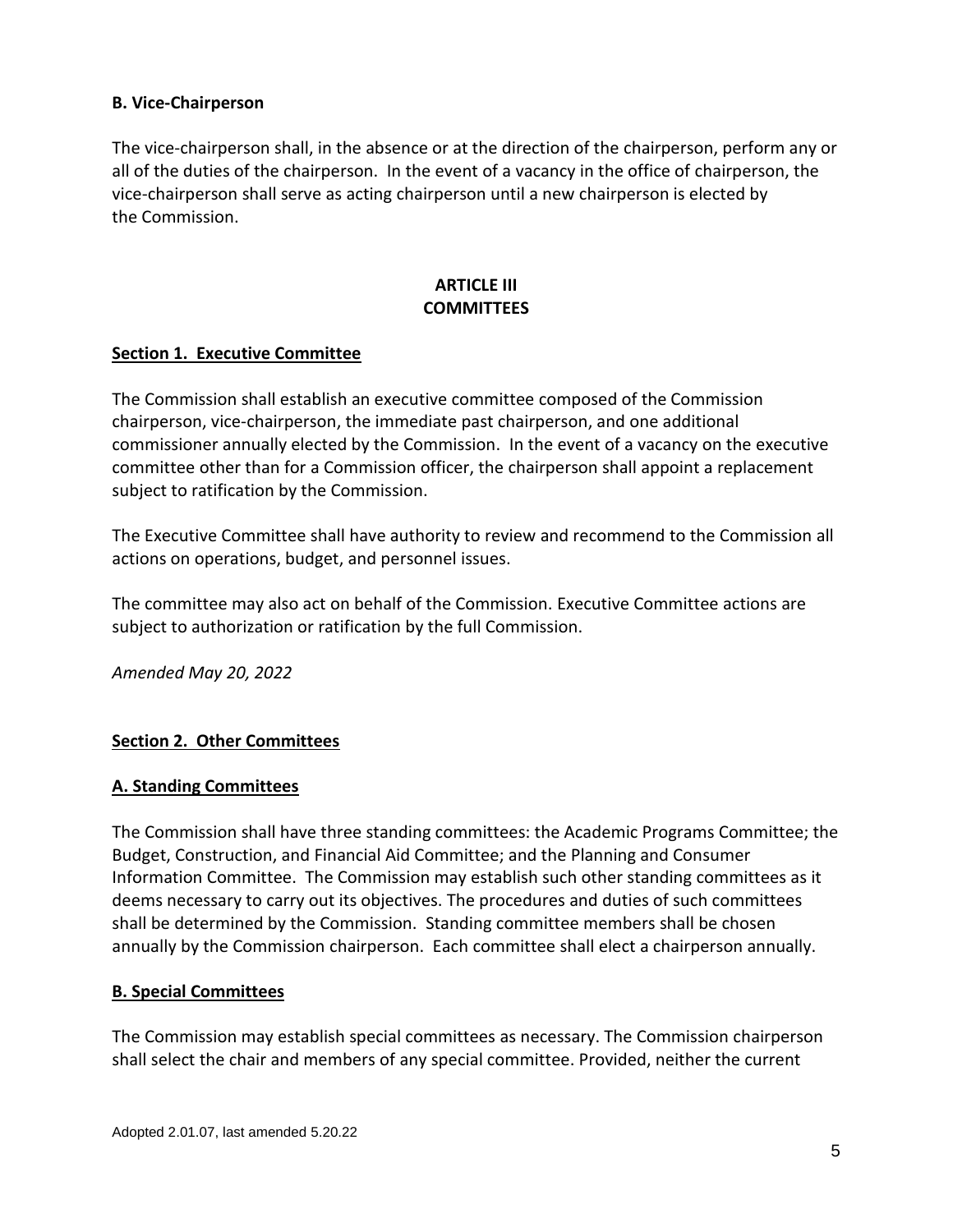Commission chairperson nor vice-chairperson shall chair a nominating committee.

### **Section 3. Vacancies**

When a vacancy occurs on a committee established under Article III, Section 2 of these bylaws, the commission chairperson shall appoint a commissioner to fill the vacancy for the balance of the term. If the commissioner creating the vacancy served as chair of the committee, the committee shall elect a new chair to serve until the next annual election.

*Amended May 20, 2022*

## **ARTICLE IV MEETINGS OF THE COMMISSION**

### **Section 1. Meetings and Notice**

All meetings of the Commission are open meetings and subject to the Open Meetings Act. *See Neb. Rev. Stat. § 84-1407, et. seq.*

The Commission shall hold at least six regular meetings annually. The chairperson shall call the meetings after consulting with all commissioners and Commission staff.

Written notice of any meeting, with the exception of a special or emergency meeting, shall be given to each member at least 10 days prior to a meeting. Written notice shall include the time and location of the meeting. Notice may be given via email as well as U.S. mail.

Special meetings, including emergency meetings, may be held on the call of the chairperson or upon the call of at least three members. *Neb. Rev. Stat. § 85-1409*. During such meeting, no business shall be transacted except that specified in the call for the meeting.

Notice of a special meeting or an emergency meeting shall be given at least 24 hours prior to the meeting.

### **Section 2. Quorum**

A majority of the current membership shall constitute a quorum at all meetings. *Neb. Rev. Stat. § 85-1409*.

### **Section 3. Voting**

Commission action on any item shall require a majority of those present at meetings in which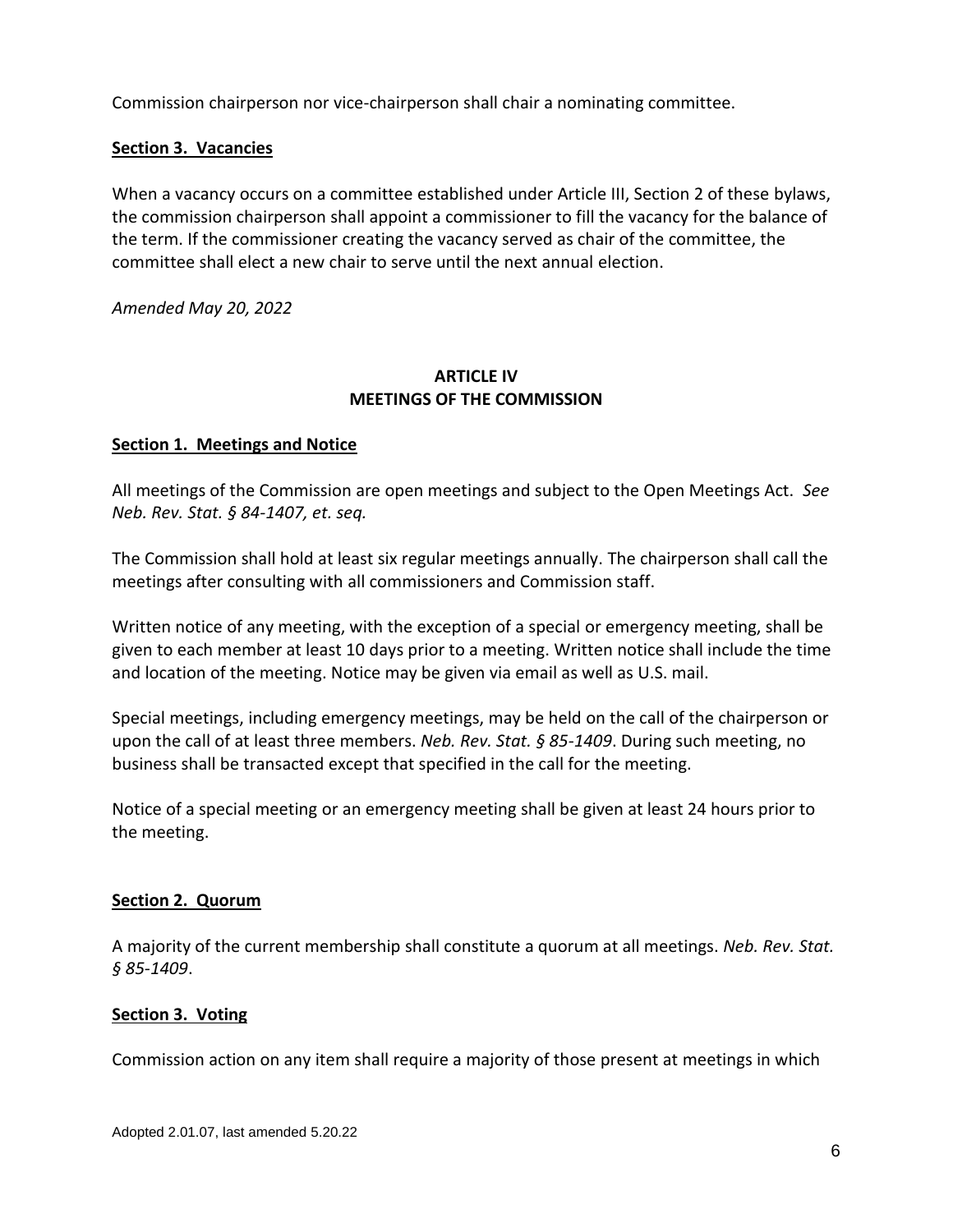there is a quorum, except that adoption of the comprehensive statewide plan, or any changes or alternatives thereto, and approval or disapproval of a new program or disapproval of an existing program shall require the concurrence of a majority of all the members of the Commission. *Neb. Rev. Stat. § 85-1409*.

Voting order shall be alphabetical. The first commissioner to vote shall rotate alphabetically per vote.

# **Section 4. Procedures**

Matters of parliamentary procedure not covered by these bylaws shall be governed by Robert's Rules of Order, most recent edition.

## **Section 5. Public Hearings**

Following consultation with members of the most appropriate committee of the Commission, the executive director, or his or her designee, may set the time, date, and location for all public hearings of the Commission. A commissioner, the executive director, or his or her designee, may conduct such public hearings. In doing so, the executive director, or his or her designee, shall provide reasonable public notice as provided in the Administrative Procedures Act and specific statutes requiring public hearings. The executive director, or his or her designee, shall make every effort to invite all members of the Commission to participate in such public hearings and may provide specific written notice, via email or U.S. mail, to parties who may be interested in the subject matter of the public hearing, including, but not limited to, representatives of institutions and sectors of public and private higher education.

#### **ARTICLE V COMMISSION PERSONNEL**

### **Section 1. Commission Staff**

The Commission shall appoint an executive director, who shall act as Chief Executive Officer of the Commission. The executive director shall hire and supervise such other staff as may be authorized by the Commission.

### **Section 2. Duties of the Executive Director**

The duties of the executive director shall coincide with the position description as defined by